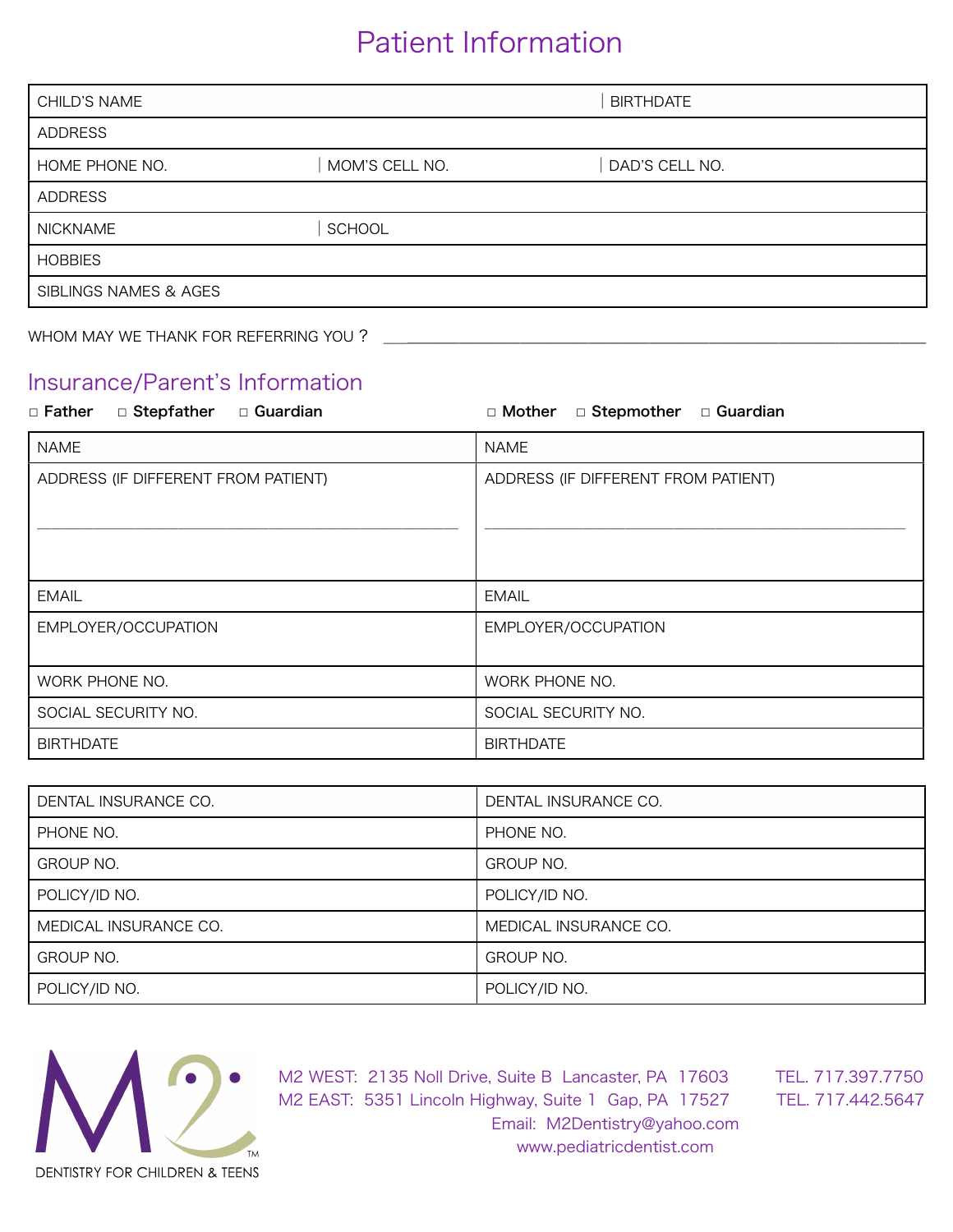## Patient Information

CHILD'S NAME:

### Medical/Dental History

| CHILD'S PHYSICIAN                                                                                                                                                                                                                                               |                                                                                     | PHONE NO. |                        |                                                                          |
|-----------------------------------------------------------------------------------------------------------------------------------------------------------------------------------------------------------------------------------------------------------------|-------------------------------------------------------------------------------------|-----------|------------------------|--------------------------------------------------------------------------|
| DATE OF LAST PHYSICAL EXAM                                                                                                                                                                                                                                      |                                                                                     |           |                        |                                                                          |
| <b>LIST OF ALLERGIES</b>                                                                                                                                                                                                                                        |                                                                                     |           |                        |                                                                          |
| CURRENT MEDICATIONS/DOSAGES                                                                                                                                                                                                                                     |                                                                                     |           |                        |                                                                          |
|                                                                                                                                                                                                                                                                 |                                                                                     |           |                        |                                                                          |
| DATE OF LAST VISIT TO A DENTIST                                                                                                                                                                                                                                 |                                                                                     |           |                        | NAME OF DENTIST                                                          |
| DATE OF LAST DENTAL X-RAYS                                                                                                                                                                                                                                      |                                                                                     |           |                        |                                                                          |
|                                                                                                                                                                                                                                                                 | DATE OF LAST CLEANING/FLUORIDE TREATMENT                                            |           |                        |                                                                          |
|                                                                                                                                                                                                                                                                 |                                                                                     |           |                        |                                                                          |
|                                                                                                                                                                                                                                                                 | Does your child have Congenital Heart Disease?                                      | Y         | <sup>N</sup>           | If YES, is SBE prophylaxis required? Y<br>N                              |
|                                                                                                                                                                                                                                                                 | Has your child had any hospitalizations or surgeries?                               | Y         | N                      |                                                                          |
|                                                                                                                                                                                                                                                                 |                                                                                     |           |                        |                                                                          |
|                                                                                                                                                                                                                                                                 |                                                                                     |           |                        |                                                                          |
|                                                                                                                                                                                                                                                                 | Has your child ever had any history of the following? Please circle all that apply. |           |                        |                                                                          |
|                                                                                                                                                                                                                                                                 |                                                                                     |           |                        |                                                                          |
|                                                                                                                                                                                                                                                                 | <b>Congenital Heart Defect</b>                                                      |           |                        | Kidney/Liver Disease<br>Other: Please explain                            |
|                                                                                                                                                                                                                                                                 | Convulsions/Seizures                                                                |           |                        | Learning Disability                                                      |
|                                                                                                                                                                                                                                                                 | <b>Diabetes</b>                                                                     |           | Measles                |                                                                          |
|                                                                                                                                                                                                                                                                 | Drug/Alcohol Abuse<br>Epilepsy                                                      |           | Mononucleosis<br>Mumps |                                                                          |
|                                                                                                                                                                                                                                                                 | Psychological Problems                                                              |           |                        | <b>Rheumatic Fever</b>                                                   |
|                                                                                                                                                                                                                                                                 | Hearing Impairment                                                                  |           | Sinus Problems         |                                                                          |
|                                                                                                                                                                                                                                                                 | Heart Murmur                                                                        |           |                        | <b>Thyroid Problems</b>                                                  |
|                                                                                                                                                                                                                                                                 | Hepatitis                                                                           |           | Tuberculosis           |                                                                          |
|                                                                                                                                                                                                                                                                 | Hemophilia                                                                          |           | Cancer/Tumors          |                                                                          |
|                                                                                                                                                                                                                                                                 |                                                                                     |           |                        |                                                                          |
|                                                                                                                                                                                                                                                                 | Has your child complained about dental problems?                                    | Y         | <sup>N</sup>           | Any mouth habits?<br>Y<br><sup>N</sup>                                   |
|                                                                                                                                                                                                                                                                 |                                                                                     |           | Y N                    | □ Thumbsucking □ Fingersucking                                           |
|                                                                                                                                                                                                                                                                 |                                                                                     | Y         | N                      | □ Pacifier use<br>□ Nail biting                                          |
| ADD/ADHD<br>AIDS/HIV<br>Anemia<br>Asthma<br><b>Artificial Heart Valves</b><br>Autism<br><b>Bladder Problems</b><br>Fainting<br>Cerebral Palsy<br>Chicken Pox<br>Does your child brush daily?<br>Does your child floss daily?<br>Any unhappy dental experiences? | Does your child take fluoride in any form?                                          | Υ<br>Y    | N<br>N                 | □ Baby bottle use □ Sippy cup use<br>$\Box$ Nursing<br>□ Mouth breathing |



M2 EAST: 5351 Lincoln Highway, Suite 1 Gap, PA 17527 TEL. 717.442.5647 Email: [M2Dentistry@yahoo.com](mailto:M2Dentistry@yahoo.com) [www.pediatricdentist.com](http://www.pediatricdentist.com)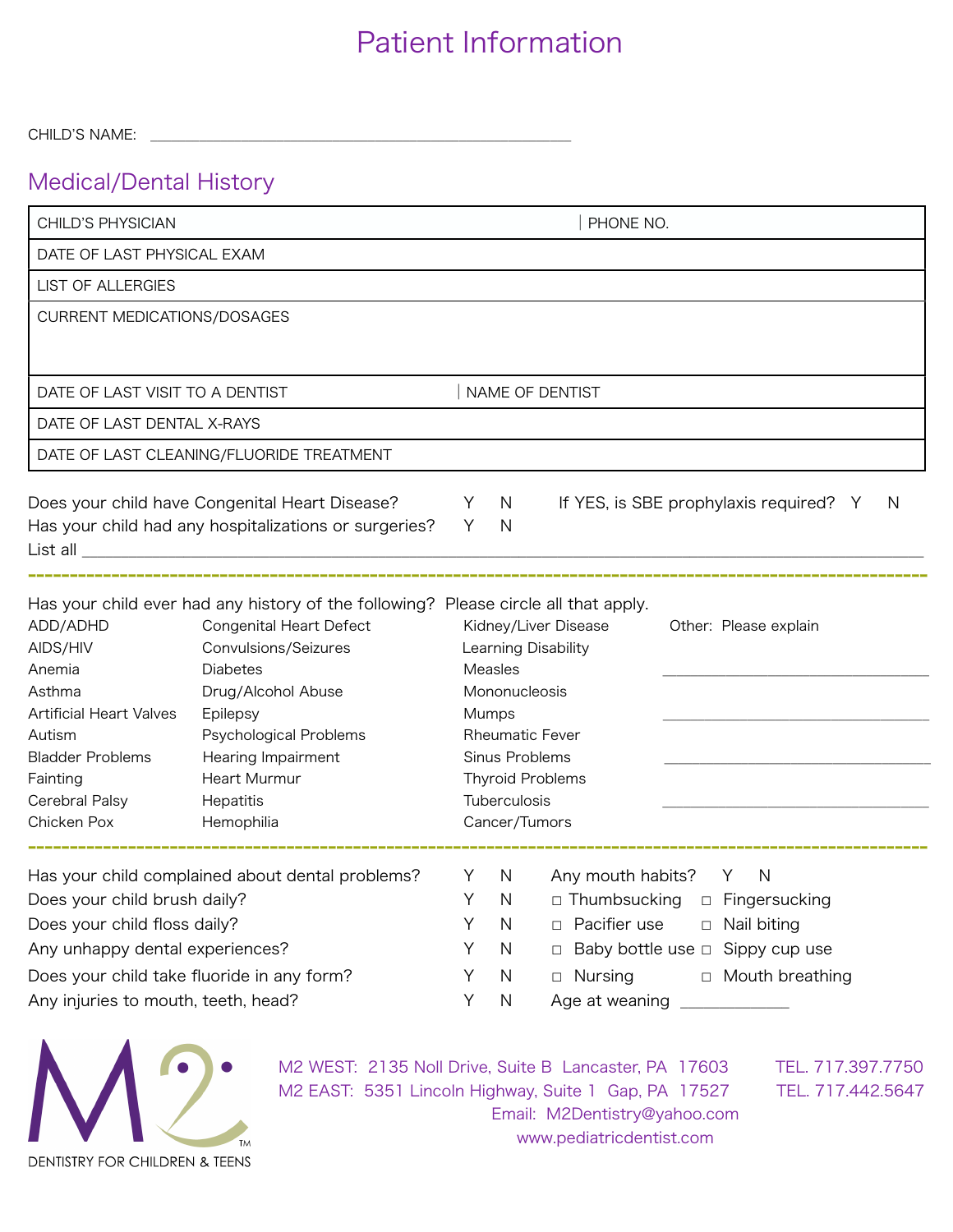## Patient Information

| Miscellaneous Information<br>Has your child ever had problems with previous dental treatment? Y N Please explain:             |
|-------------------------------------------------------------------------------------------------------------------------------|
|                                                                                                                               |
| Does your child have any special needs or fears that we should be aware of? Y N Please explain:                               |
|                                                                                                                               |
| Are there any specific questions or concerns that you would like us to address during your child's visit? Y N Please explain: |
|                                                                                                                               |
|                                                                                                                               |
| <b>Communication Preferences</b>                                                                                              |

HOW WOULD YOU LIKE US TO REMIND YOU OF UPCOMING APPOINTMENTS?

To schedule the next check-up appointment or treatment appointment:

☐ EMAIL ☐ POST CARD ☐ MOM'S CELL PHONE ☐ DAD'S CELL PHONE ☐ HOME PHONE

48 hour appointment reminder courtesy call:

☐ MOM'S CELL PHONE ☐ DAD'S CELL PHONE ☐ HOME PHONE ☐ TEXT MESSAGE

FOR OFFICE USE ONLY: **NOTES** 

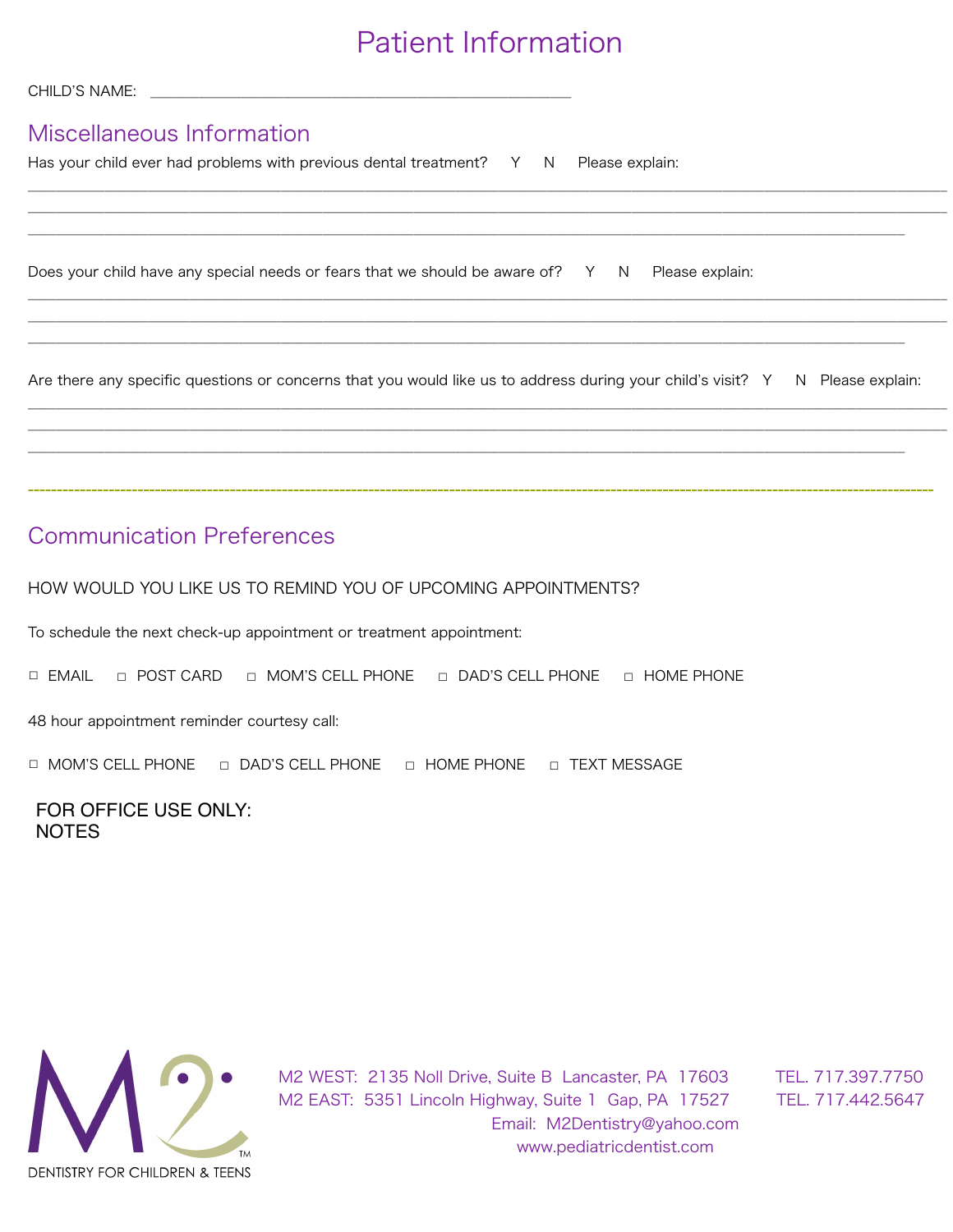# M2 Dentistry for Children & Teens Office & Financial Policies

It is our primary goal and responsibility to help our patients achieve good dental health. We enthusiastically direct our time and efforts towards obtaining that goal. Please take your time in reading the following office policies.

Our payment options include: Cash, Personal Checks, Visa, MasterCard, Discover, American Express, and Care Credit. Please note that there is a \$25.00 fee charged for all returned checks. Our office reserves the right to charge for multiple missed or cancelled appointments. Please give us the courtesy of a 48 hour notice if you are unable to keep an appointment.

If an account becomes delinquent and all attempts on our part to correct the problem have been exhausted, we will be forced to turn the matter over to a collection agency or to other legal authorities. Please note that any fees incurred in this process will also become your responsibility. Once an account reaches collections status, all of the patients in that account will become inactivated. We can no longer schedule appointments for any and all patients within that account. It is our sincere hope that we do not have to be faced with such an unfortunate turn of events.

Payment in full is expected at the time of treatment unless prior arrangements have been made. The person who accompanies the child to the appointment will be responsible for all of the charges at the time of service. Patients with dental insurance are required to provide accurate, up-to-date and complete insurance information. As a courtesy to you, we will file your insurance benefits. We can often file this information electronically which expedites your reimbursement. Please note that we do not participate with any managed healthcare dental plans. We cannot accept assignment of benefits for these carriers. In these instances, you will be responsible for the full cost of each visit at the time services are provided, and your insurance company will send you the reimbursement check directly.

Please understand that a dental insurance policy does not imply full payment for services. Our office does not determine your dental benefits. Your dental insurance is a contract between your employer and the insurance company. The percentage covered for each procedure is determined by how much your employer has paid for coverage. We aim to provide our patients with the best treatment available and we base our treatment recommendations on what is best for your child and not what your insurance company decides to pay. Our ultimate goal is to provide your child with the best possible treatment in a safe, clean environment, using the highest quality of supplies and equipment. Unfortunately, the goal of most insurance companies is to treat the patients in the cheapest manner, and not necessarily the safest and most effective.

At the initial appointment, we require full payment for services. We will submit the charges to your dental insurance company and obtain reimbursement for you. Once a history of payment is established between our office and your insurance company, we will only require you to pay a co-payment, if necessary, at subsequent visits. You will also be responsible for deductibles and non-covered charges. If your child should need dental services beyond preventive services, that treatment plan will be submitted to your insurance company for predetermination. This will allow you the opportunity to see what the insurance company will and will not cover, and what part, if any, becomes your responsibility.